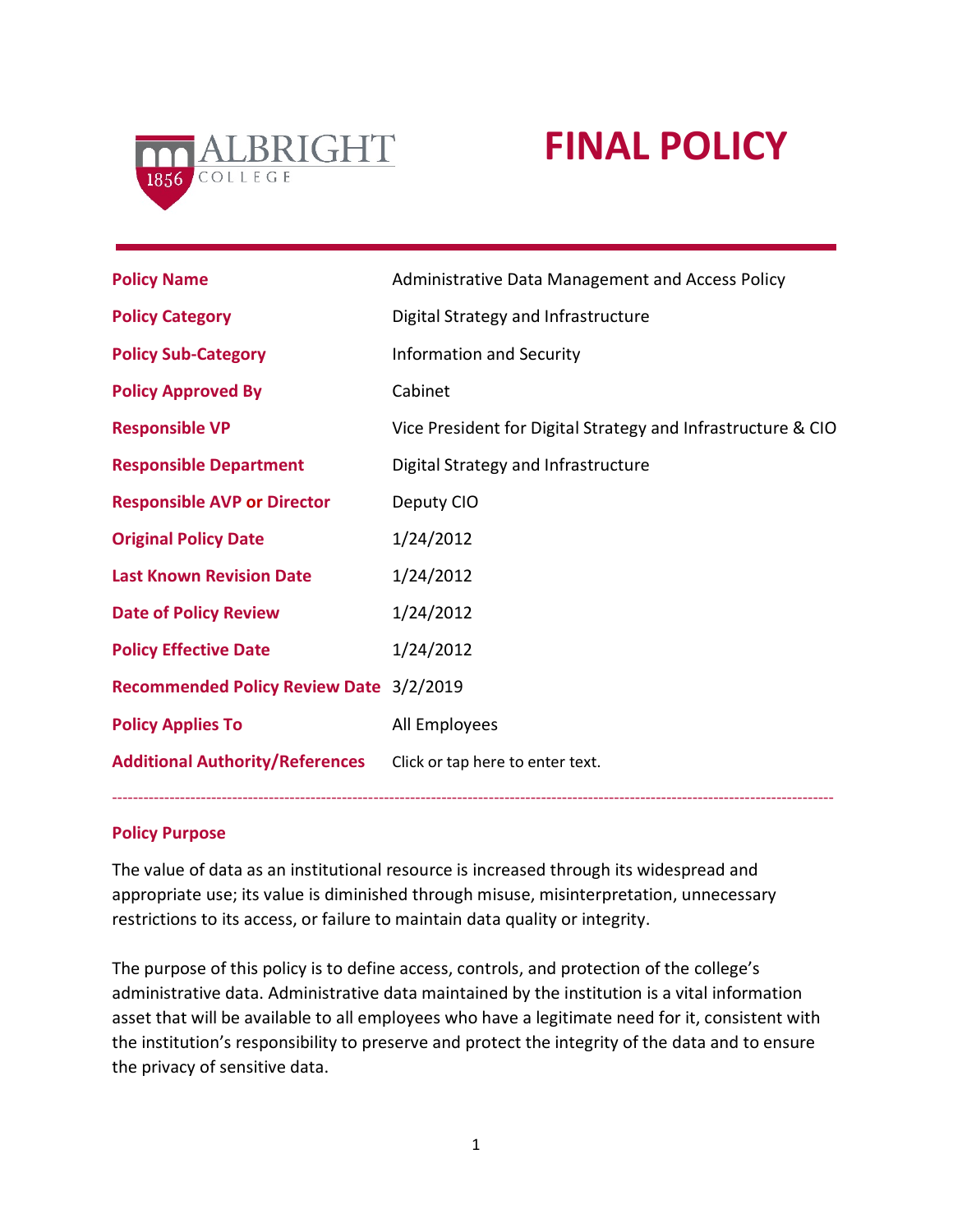The institution is the owner of all administrative data; individual units or departments have stewardship responsibilities for data domains or portions of the data.

Designated Albright College data domains, data trustees, and data stewards are listed in Appendix A – (Listing of Albright College Data Trustees and Data Stewards) of this policy. Adjustments to Appendix A will be incorporated as necessary over time, as additional enterprise data management systems are implemented, or as organizational and staffing changes warrant. Such changes will not be deemed a revision to this policy.

### **Applicability**

Administrative data captured and maintained at Albright College are a valuable college resource. While these data may reside in different database management systems and on different machines, these data in aggregate may be thought of as forming one overarching, enterprise administrative database.

This policy applies to all users of Albright's administrative database environment.

### **Policy**

Access to non-public administrative data is granted only via the appropriately designated Albright College Data Steward.

By authorizing access to designated categories of administrative data, Data Stewards are acknowledging a legitimate user need for information access, as well as appropriate training and understanding on the part of the requesting user to ensure ongoing administrative data integrity, quality, protection, and privacy. In addition to authorizing new administrative data access requests, Data Stewards are responsible for an annual review of user security access to their respective data domains.

By receiving access to designated categories of administrative data, the requesting data user is acknowledging responsibility for adherence to all relevant Albright policies, procedures, standards and guidelines.

The college has defined three levels of data classification for administrative data:

- Public Data
- Restricted Data
- Highly Sensitive Data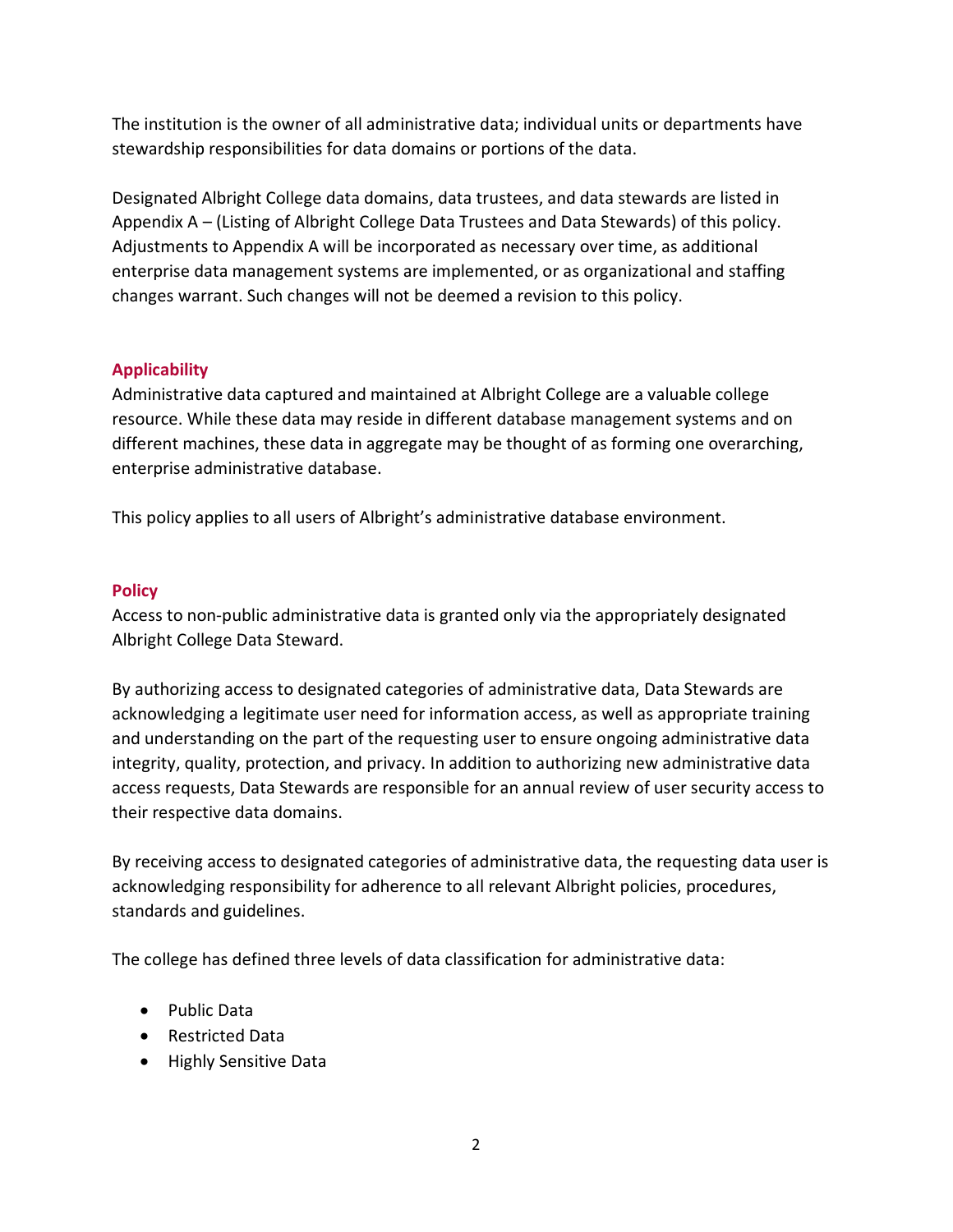Additional safeguards and protocols exist to further protect both Restricted and Highly Sensitive data, as appropriate.

## **Data Classifications**

**Public Data** – General administrative data that are intentionally made public are classified as Public Data. This includes all general administrative data that are not legally restricted or judged by Data Stewards to be limited access data. Examples of Public Data include the Albright Master Course Schedule as well as faculty, staff and student directory data. Public Data are often readily available on Albright's public website.

**Restricted Data** – By default, all administrative data not explicitly defined as either Highly Sensitive or Public are classified as Restricted Data. Examples of Restricted Data include student grades and faculty/staff salaries.

Appropriate safeguards, including data access authorization and approvals by Data Stewards, must exist for all data that the college is obligated to protect, whether by law, contract, or college policy. Secure credentials are required to access restricted university data. Standards or guidelines governing the access, release, distribution and dissemination of restricted data by individuals authorized to access it is controlled and administered by the designated Data Stewards.

**Highly Sensitive Data** – Highly Sensitive Data are by definition restricted and include personal information that can lead to identity theft if exposed or disclosed in an unauthorized manner. Specifically, the college defines the following as Highly Sensitive Data:

The first name or first initial and last name in combination with and linked to any one or more of the following data elements about the individual:

- Social security number
- Driver's license number or state identification card number issued in lieu of a driver's license number
- Passport number; or
- Financial/banking account number, credit card number, or debit card number.

Electronic Storage of Highly Sensitive Data Procedures – Additional safeguards and protocols exist to ensure Albright constituent privacy and to protect Highly Sensitive Data from unauthorized exposure. Like Restricted Data, access to Highly Sensitive Data may only be authorized by Data Stewards. Further, Highly Sensitive Data must not be stored or kept on any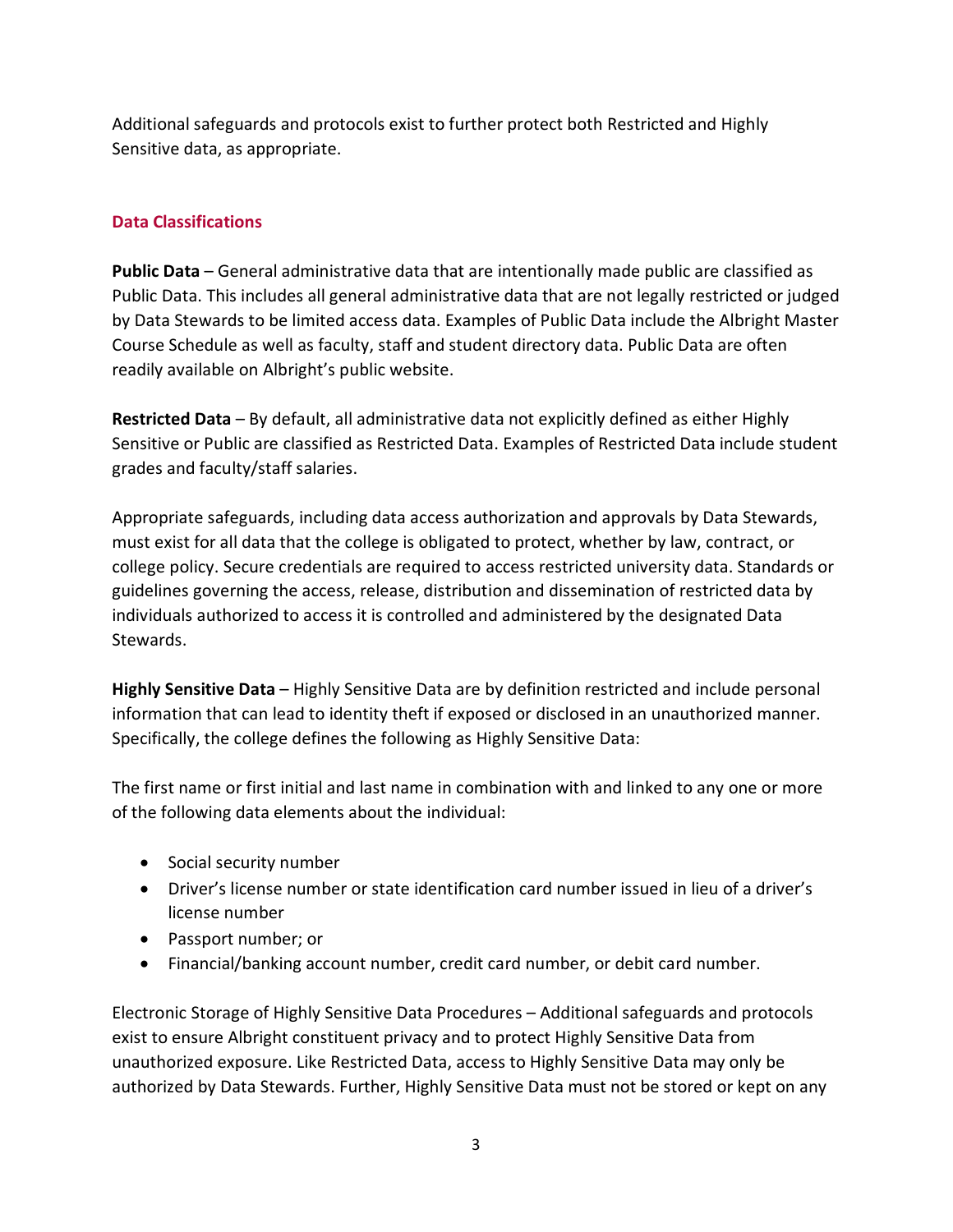non-network storage device or media. Prohibited storage media includes storage on desktop computers, laptop computers, PDAs, cell phones, USB drives, thumb drives, memory cards, CDs, DVDs, local external hard drives and other USB devices unless specifically approved encryption methodologies have been utilized.

Further, Highly Sensitive data cannot be distributed, including via e-mail or e-mail attachment, unless via approved encrypted means.

Exceptions to the procedures for the electronic storage of Highly Sensitive Data must be approved by the appropriate division Vice President in consultation with the Chief Information Officer. Approved exception requests will be documented to ensure the implementation of acceptable data encryption protocols.

### **RESPONSIBILITY OF DATA TRUSTEES, DATA STEWARDS AND DATA USERS**

**Data Trustee**: Data Trustees are the senior College officials (typically at the level of Vice President) who have planning and policy-level responsibilities for data within their functional areas and management responsibility for defined segments of institutional data, or data domains. The Data Trustees, as a group, are responsible for overseeing the establishment of data management policies and procedures and for the assignment of data management accountability. Data Trustees typically serve as the executive sponsors of technology projects involving institutional data management.

Data Trustees work with the Chief Information Officer to prioritize data management related projects and to ensure that the appropriate resources are available to support the data needs of the College.

Data Trustee responsibilities include:

- Assigning and overseeing Data Stewards
- Overseeing the establishment of data policies in their areas
- Determining legal and regulatory requirements for data in their areas
- Promoting and ensuring appropriate data use and data quality
- Addressing institutional data issues that a.) potentially compromise data integrity, reliability, privacy or b.) potentially limit or reduce institutional effectiveness or efficiency

**Data Stewards**: Data Stewards are appointed by Data Trustees. Data Stewards have primary responsibility for the accuracy, integrity, privacy, and security of the College Data under his/her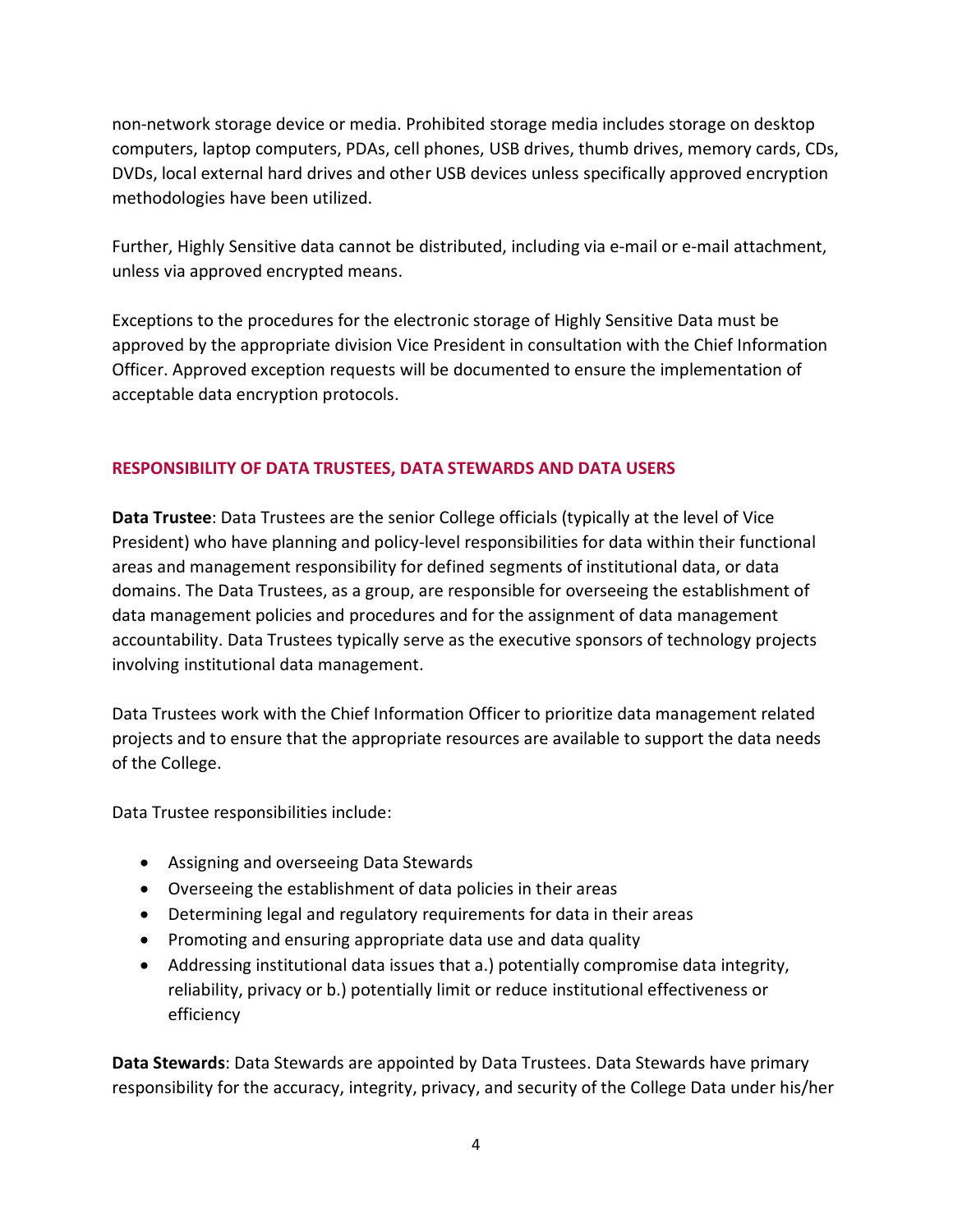stewardship. They have overall responsibility for appropriate system use and data maintenance procedures within their areas, including the administration of any additional policies or procedures to govern the use of legally protected, restricted or sensitive college data. Additional responsibilities include:

- Communicating with and educating data users on appropriate use and protection of institutional data
- Developing and documenting procedures for requesting and authorizing access to restricted administrative data.
- Testing, approving, and authorizing the production implementation (or 'go-live') of new, upgraded, or updated software programs pertaining to administrative data management and software systems (such as PowerCampus, PowerFaids, Great Plains, and Millenium, etc.).
- Working with Information Technology Services and appropriate Records Management officials to determine data retention requirements and archiving strategies for storing and preserving historical operational data.
- Working with ITS and the Data Management Group to ensure that a common set of data definitions is consistently used and applied, to facilitate data-driven decision making, to enhance the ability for automated system interfaces, and to generally improve the electronic exchange of data across the enterprise.
- Assure data integrity, respond to questions about the accuracy of data, and correct inconsistencies.
- Assure data collection is complete, accurate, valid, timely, and that data are maintained as close as is possible to the source or creation point of the data.
- Establish and maintain business rules regarding the manipulation, modification, or reporting of administrative data elements and for creating derived elements in support of accurate data integration efforts, automated business process improvement projects, or other college planning and assessment efforts.
- Work with Information Technology Services to monitor and periodically review (at least once annually) individual user security profiles and authorized data access.

**Data Users**: Data Users are the individuals who access college data (in accordance with authorization by the appropriate Data Steward) in order to perform their assigned duties or to fulfill their role in the college community. Data Users are responsible for protecting their access and authentication privileges, the proper use of the college administrative data and the protection of confidentiality and privacy of individuals whose records they access. Users will comply with all reasonable protection and control procedures for administrative data to which they have been granted the ability to view, copy, download, create, modify or delete.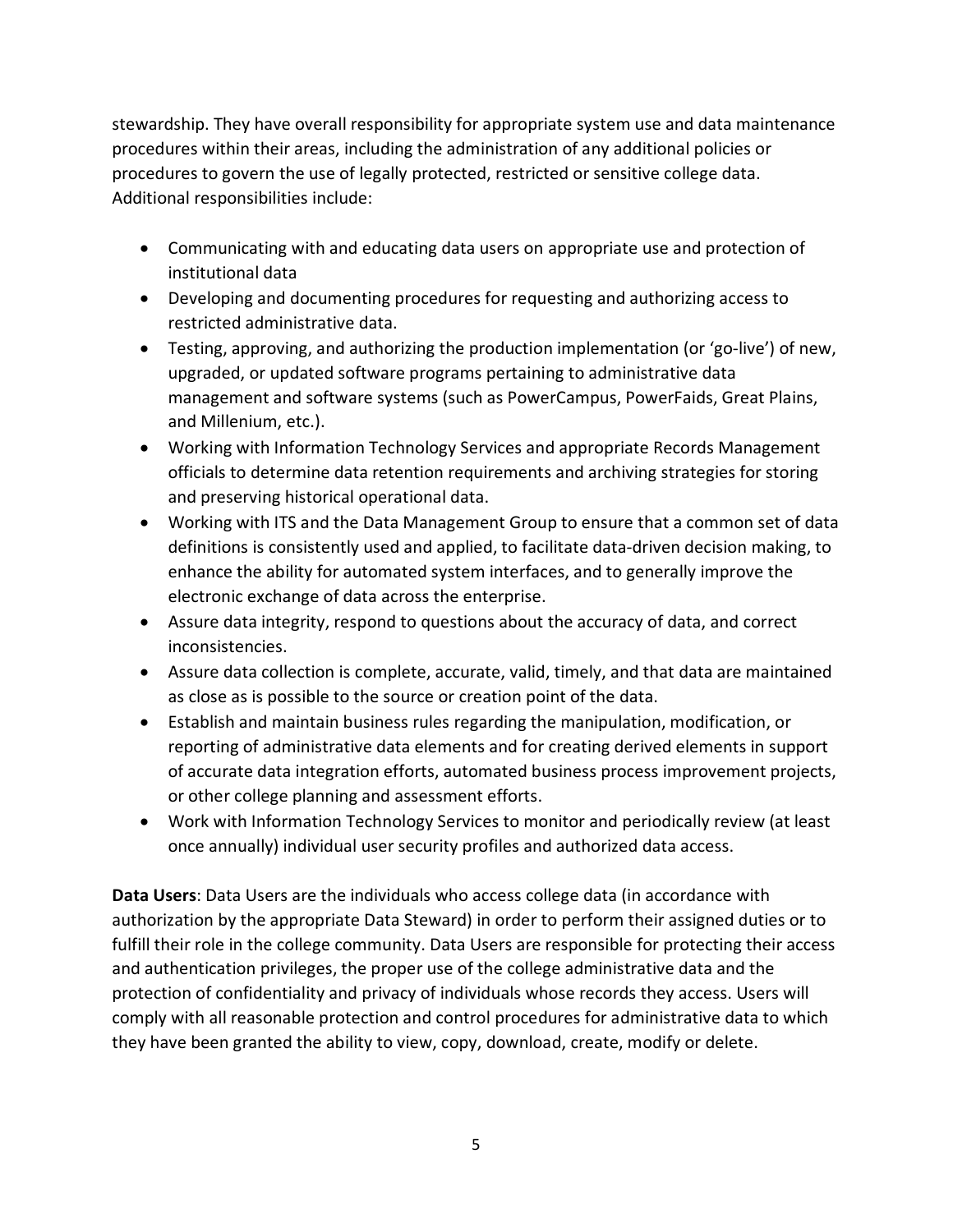**Data Management Group**: A college-wide group composed of Information Technology Services management, Data Stewards, and interested Data Users which meets regularly to review data management activities and planned projects and upgrades, as well as to generally communicate and coordinate regarding relevant business rules, data integration, systems interoperability, and business process improvement. The Data Management Group makes recommendations to Data Trustees, as appropriate. It is the responsibility of Information Technology Services to convene and coordinate Data Management Group meetings.

| <b>Decision</b>                        |
|----------------------------------------|
| ⊠Approved President's Advisory Council |
| $\Box$ Rejected                        |
| $\Box$ Tabled or Further Review Needed |
| Comments:                              |

### **Policy Maintained By**

Digital Strategy and Infrastructure

#### **Revision Log**

Approved by President's Advisory Council, January 24, 2012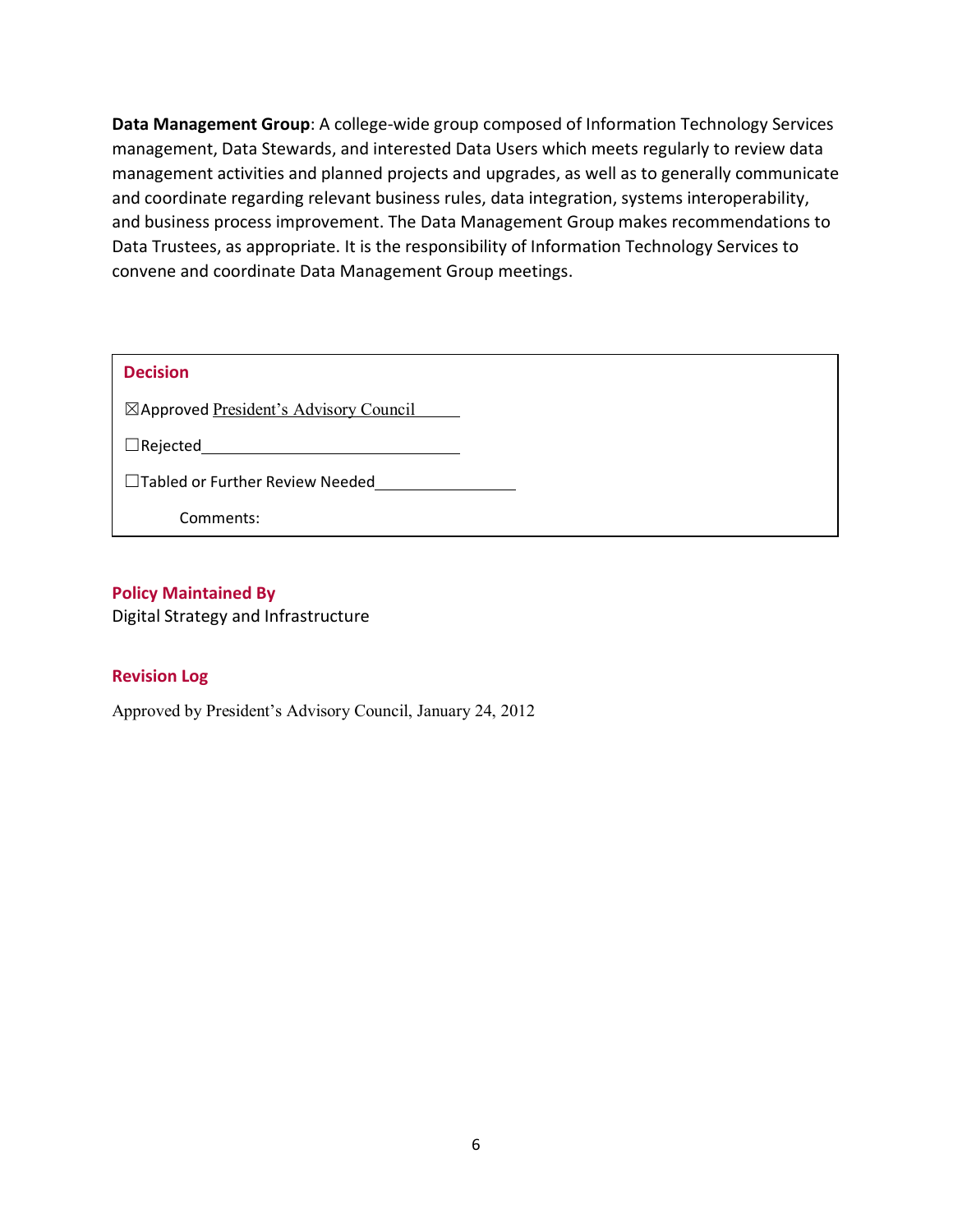# **APPENDIX A (Listing of Albright College Data Trustees and Data Stewards)**

| <b>Data Domain</b>                                                                          | <b>Data Trustee</b>                                                                                       | <b>Data Steward</b>                                                                                               |
|---------------------------------------------------------------------------------------------|-----------------------------------------------------------------------------------------------------------|-------------------------------------------------------------------------------------------------------------------|
| <b>Traditional Undergraduate</b><br><b>Admission Data</b>                                   | VP for Enrollment Management                                                                              | Director of Enrollment &<br><b>Information Services</b>                                                           |
| <b>SPS Admission and Student</b><br>Data                                                    | Provost and SVP for Academic<br><b>Affairs</b>                                                            | Dean, School of Professional<br><b>Studies</b>                                                                    |
| <b>Graduate Admission Data</b>                                                              | Provost and SVP for Academic<br><b>Affairs</b>                                                            | Dean, School of Professional<br><b>Studies</b>                                                                    |
| <b>Traditional Student Academic</b><br>Data, Course Schedules and<br><b>Enrollment Data</b> | Provost and SVP for Academic<br><b>Affairs</b>                                                            | Registrar                                                                                                         |
| <b>Housing Data</b>                                                                         | SVP for Student and Campus Life Director of Housing $\&$<br>and Chief Health Officer                      | <b>Residential Learning</b>                                                                                       |
| Student and Campus Life /<br>International Students &<br><b>Community Standards</b>         | SVP for Student and Campus<br>Life and Chief Health Officer                                               | Dean of Students                                                                                                  |
| <b>Health Services Data</b>                                                                 | SVP for Student and Campus<br>Life and Chief Health Officer                                               | College Physician                                                                                                 |
| Finance & Student Accounting<br>Data                                                        | VP for Finance & Strategic<br>Partnerships                                                                | Associate VP for<br>Administrative and Financial<br>Services / Controller                                         |
| <b>ID Card/Access Data ID</b><br>Card/Dining, Vending, Debit                                | SVP for Student and Campus<br>Life and Chief Health Officer<br>VP for Finance & Strategic<br>Partnerships | Director of Public Safety<br>and Associate VP for<br><b>Administrative and Financial</b><br>Services / Controller |
| Human Resource Data                                                                         | SVP Student and Campus Life<br>and Chief Health Officer                                                   | Director of Human Resources                                                                                       |
| Payroll Data                                                                                | VP for Finance & Strategic<br>Partnerships                                                                | Associate VP for<br>Administrative and Financial<br>Services / Controller                                         |
| Public Safety Data                                                                          | SVP for Student and Campus<br>Life and Chief Health Officer                                               | Director of Public Safety                                                                                         |
| <b>Student Financial Aid Data</b>                                                           | VP for Enrollment Management                                                                              | Director of Financial Aid                                                                                         |
| Advancement / Alumni Data                                                                   | VP for Advancement                                                                                        | <b>Gift Processing Coordinator</b>                                                                                |